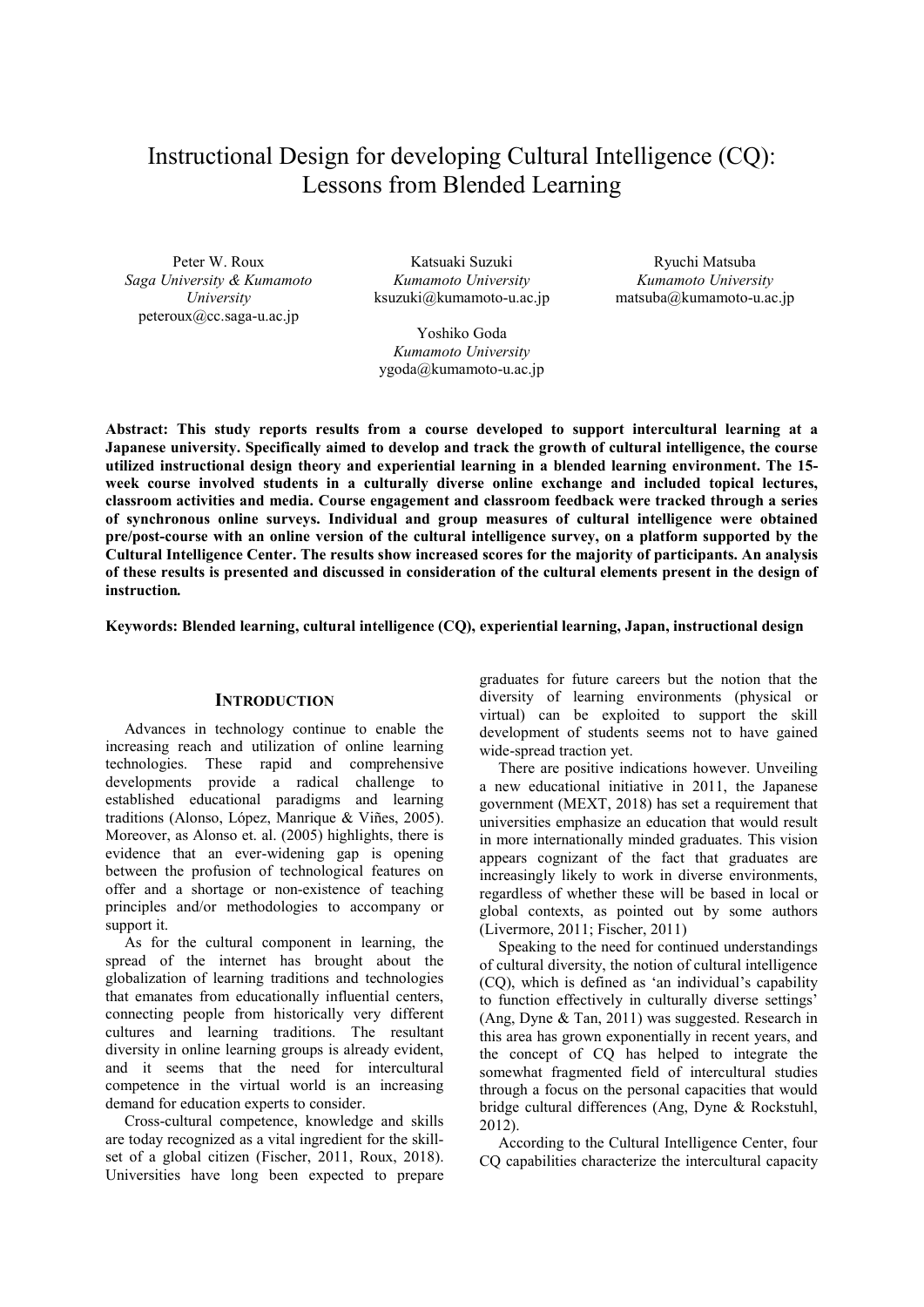of a person. Briefly, these are: (1) CQ Drive, which relates to a person's motivation, interest and confidence in settings with cultural diversity; (2) CQ Knowledge, which refers to knowledge about how cultures are similar or different; (3) CQ Strategy, which is how a person makes sense of culturally diverse experiences and social situations; and, (4) CQ Action, which signifies a person's capability to adapt their verbal and non-verbal cultural behavior to appropriately suit a particular context.

CQ is thus similar to IQ (general mental ability) and EQ (emotional intelligence) in that it measures a set of capabilities necessary for personal and professional success. CQ, however, can be differentiated from these because it focuses primarily on the skills and capabilities needed to be successful in situations characterized by cultural diversity, whether these are international or domestic contexts.

Taken together, these trends and developments suggest that current learning environments need to remain aware of culture's pervasive presence in the learning process, but moreover, actively incorporate it as part of curricular design and instruction (Clem, 2004; Thomas, Mitchell & Joseph, 2002). Instructional designers thus need to take seriously some of the reported neglect in consideration of the cultural influences in e-learning (Henderson, 2007; Parrish & Linder-Vanberschot, 2010).

The current study partially addresses a number of these issues through a continuation of a project that aims to develop cultural intelligence (CQ) through the application of instructional design (ID) theory (Roux & Suzuki, 2016, 2017; Roux et. al., 2018). Specifically, we report a blended learning intervention that investigates how ID methods may support and enhance CQ. Blended learning refers to methods of learning that mixes various event- or experiencebased activities and may include: live e-learning (synchronous), self-paced learning (asynchronous) and face-to-face classrooms (Alonso et al., 2005; Watson, 2008). We incorporated blended learning methods as an approach to expand our framework that supports intercultural learning (Roux & Suzuki, 2016, 2017).

To investigate the efficacy of our framework in achieving the development of CQ, we designed and implemented a 15-week intercultural communication course that combined: 1) traditional educational methods; 2) experiential learning activities in a facilitated format; 3) one multi-cultural workshop; 4) online media, quizzes and feedback formats to enhance learning; and 5) an asynchronous online discussion forum with international counterparts. We measured cultural intelligence (CQ) pre- and postcourse using an online form of the cultural intelligence survey (E-CQS), provided independently through the Cultural Intelligence Centre.

Results presented here show notable developments in the self-reported CQ scores of participants when compared to worldwide norms, providing support for the efficacy of our framework, course design and instructional methods. A brief discussion of these findings and implications for the future designs of intercultural courses are presented.

# **RESEARCH DESIGN, METHODS AND PROCEDURES**

# **Design**

Our project continues to rely on a framework that uses an interdisciplinary approach to synthesise wellknown instructional design (ID) models (Keller's ARCS model, 2000; ADDIE model, see Molenda, 2003) with Experiential Learning Theory (Kolb, 1984) and intercultural theory, as represented through use of the construct of cultural intelligence (CQ) (Ang et al., 2011). Earlier results and findings suggested a successful integration in a framework with a design sequence that supported intercultural learning (Roux & Suzuki, 2016, Roux et. al., 2017, 2018).

The framework thus continues to underpin course design and implementation and, for this investigation, employed a pre/post research design for the measurement of CQ. In addition, the framework allows for data collection through the use of online feedback forms that track and capture summative and formative learning. In turn, this data is then further analyzed to enhance an understanding of how CQ develops. Figure 2 below (Roux & Suzuki, 2017) suggests a visual understanding for the framework, here incorporating the blended learning environment.



Figure 1. A blended learning model for developing cultural intelligence (CQ)

## **Participants**

Nineteen undergraduate  $(2<sup>nd</sup>$  and  $3<sup>rd</sup>$  year) students participated in a 15-week intercultural learning course. This course is typically enrolled in by students who are interested in short- and/or long-term study abroad. The gender balance was 63% female, 37% male and except for one Taiwanese student, all students were Japanese. The majority of the group (64%) reported limited-moderate prior intercultural experience.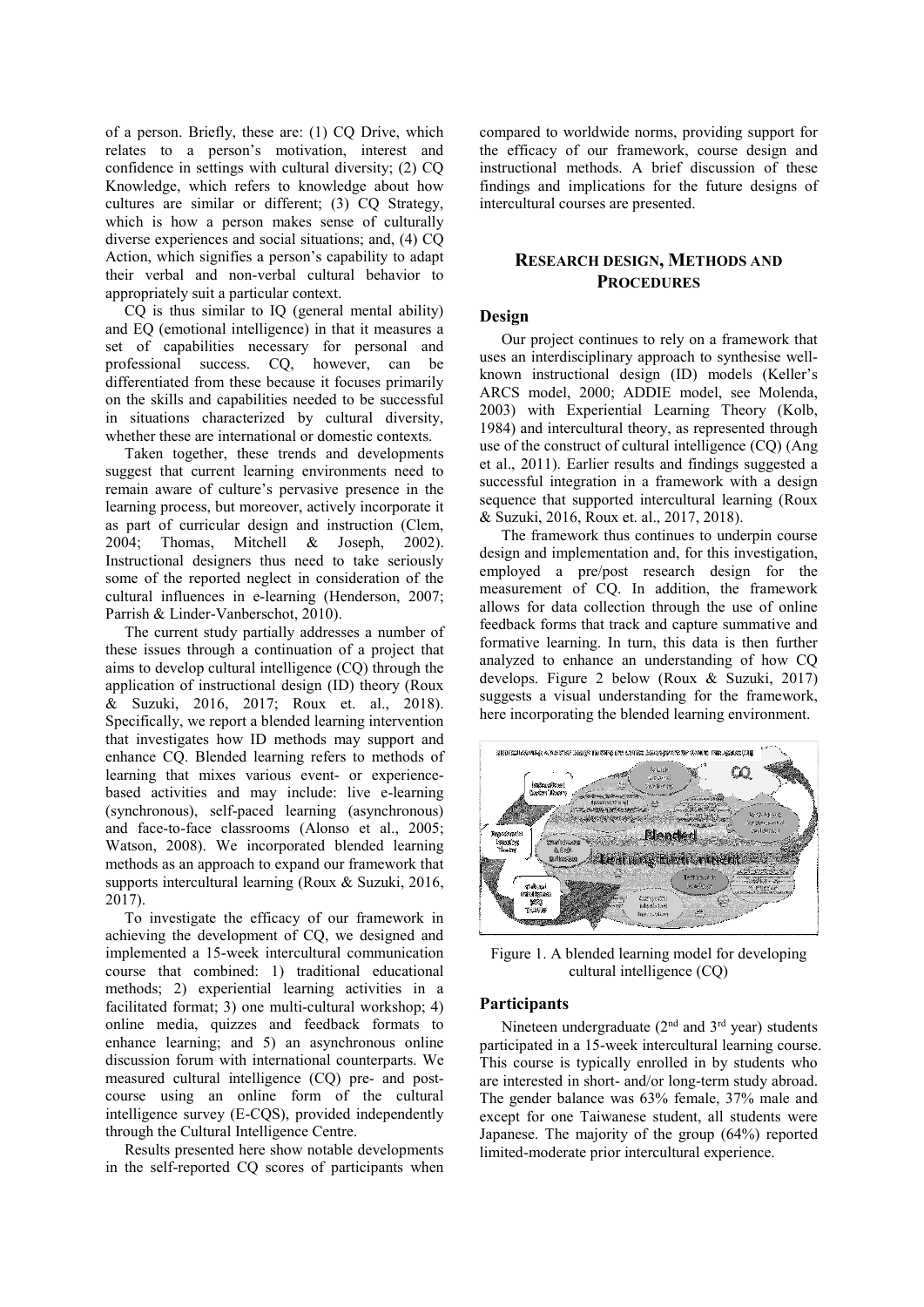#### **Procedures**

Weekly face-to-face lessons took place with the instructor in a classroom equipped with WiFi and desktop computers. Instructional methods included variations of facilitated group- and/or pair work, engagement with online media (audio-visual), short lectures by the instructor, an online (asynchronous) exchange with a group of Colombian college students, and weekly learning reflection that employed online feedback and evaluation forms that were developed by the instructor.

To investigate whether intercultural education through our course positively influenced the development of CQ, we surveyed participants pre- (Time 1) and post-course (Time 2), using an online version of the Cultural Intelligence Scale (E-CQS), provided by the Cultural Intelligence Centre. These measured participants' self-reported intercultural capabilities and they received a personalized feedback report that compares their CQ with the worldwide norms. The instructor received a group-feedback report showing a summary of scores and a group profile description. A set of guidelines provided by the CQ Center assisted in the interpretation of the feedback. The E-CQS captures a self-rated ability to perform and adapt in diverse environments and can be used as a diagnostic tool for intercultural success (Ang et al., 2011; Ang et. al., 2012).

## **RESULTS**

#### **Measuring Cultural Intelligence (CQ)**

Participants' CQ development were measured pre- (T1) and post-course (T2), using an online version of the Cultural Intelligence Scale (E-CQS). A comparison of the results for T1 and T2, relative to the worldwide norms, show positive changes on all four dimensions of the CQS. These results are shown in Figure 2. Overall, these results broadly indicate that the intercultural education provided through our course positively influenced the development of CQ.



Figure 2. T1/T2 Comparison of self-ratings against worldwide norms

The four dimensions for CQ are shown separately for T1 and T2, which indicate increases for each when compared to the worldwide norms. Table 1 below summarizes comparisons of the T1 and T2 for the self-rated CQ scores, on each of the relevant dimension, for this group of participants.

| <b>Dimension</b>   | <b>Average Scores</b><br>T1 to T2 | $\frac{0}{0}$<br>Changed |
|--------------------|-----------------------------------|--------------------------|
| CQ Drive           | 72 to 77                          |                          |
| CQ Knowledge       | 52 to 63                          | 21                       |
| <b>CQ</b> Strategy | 71 to 72                          |                          |
| CQ Action          | 63 to 69                          |                          |

Table 1. Average T1/T2 comparison for self-rated CQ vs Worldwide Norms

Of note is that although our group's self-measured CQ capabilities increased from T1 to T2, the CQ analysis report placed both measured instances as still remaining within the *moderate* range.

#### **FINDINGS AND DISCUSSION**

The purpose for this investigation was to incorporate a blended learning approach more thoroughly into our framework and measure the effects in terms of CQ increases. Results show that average scores for CQ increased for our group of participants when compared to worldwide norms. Although these increases remain within the *moderate*  range, it indicates that our group of participants enhanced their CQ as a result of the intercultural learning course.

The report we obtained through the administration of the E-CQS pointed out that in some cases, average scores can drop because participants have gained a more realistic understanding of their CQ capabilities compared to others. Such a result could nevertheless be taken as a learning development in this area, since it reflects a better self-perceived assessment of personal capacity. In our case, and compared to the worldwide norms, average scores *increased* on all dimensions, but most notably on the CQ Knowledge dimension.

It is important to contrast these findings with other indicators obtained elsewhere, and as pointed out in earlier research work (Roux & Suzuki, 2017; Roux et. al., 2018), there were a number of course elements built into our framework that delivered data for analysis in this regard. Earlier findings, which used formative and summative participant performance, course feedback on various intercultural activities and the measurements for these (Roux et. al., 2018), broadly indicated advances that could be tied positively to CQ developments.

Additional findings based on the feedback and evaluation reports from that iteration of the course